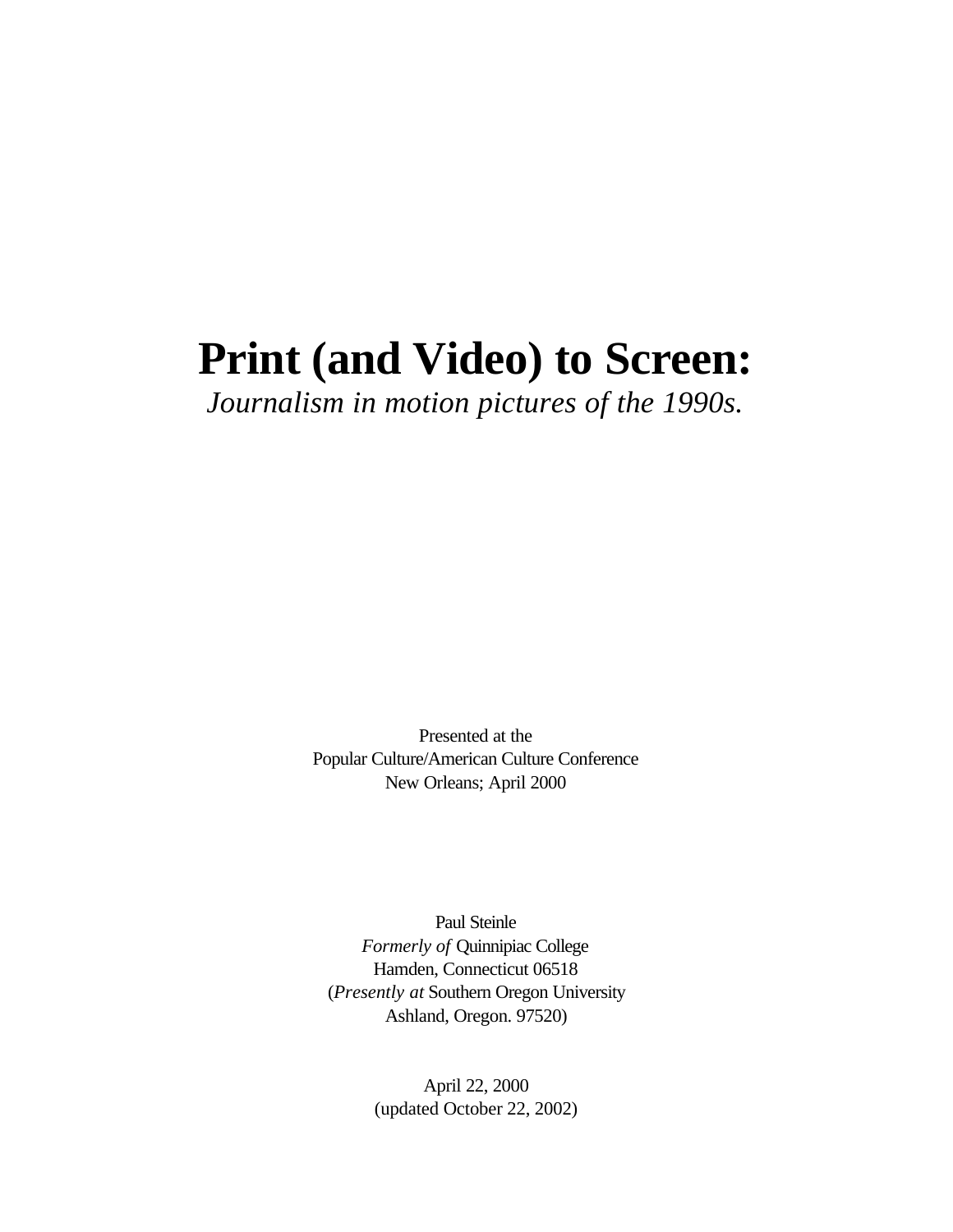## **Introduction**

Journalism and the lives of journalists have long been favorite themes for screen writers and movie makers. This was also true during the 1990s. Journalism was portrayed in the background and foreground of many films describing journalists and journalistic practice.

Overall, a balanced picture was presented of print journalists, often describing them as idiosyncratic and driven. But, in most instances, print journalists were also depicted as useful and ethical contributors to society.

On the other hand, television journalists were rarely shown making a contribution to society. In most instances, television reporters were portrayed as indifferent to society, primarily seeking to enhance their reputations with spectacular or sensational reporting. By featuring predominantly selfcentered, sensationalistic reporters, television news= overall contributions to society were ignored and its worth was devalued.

#### **The Scope and Findings**

For this research, 23 films were identified that were released during the 1990s with *significant* journalism themes or with journalists in key roles.

Journalism was a favorite subject for screenwriters for a number of reasons. Journalists play a leadership role in shaping tastes and defining mores, so they tend to be cultural vanguards exploring the cutting edge of society, experiencing change firsthand and agonizing over the implications of change. Using journalism as a plot device also provides a screenwriter entry into any subject. Making a screen character a journalist gives the screenwriter a plot device to probe into any subject and to deliver exposition quickly. Journalists have the prerogative to ask anyone tough questions and to investigate any subject -- either serious or trivial.

Journalists also tend to be quirky, driven, passionate people who can become interesting characters. Journalists also deal with major issues and they may be inserted into dangerous situations - another good formula for drama, or action, or both.

The practice of journalism may also yield dramatic story fodder. Journalism is bounded by a set of ethical standards, but those standards are unclear and often in dispute. So, a journalism character can go wrong (or right) in many ways, and it gives the screenwriter a chance to explore ethical standards, watch standards being established (or torn down), and see how these standards affect the journalism characters (and/or society) in the screen play.

#### **How Journalism Drove Plot**

Journalism rendered at least four storytelling functions in major motion pictures in the 1990s.

First, journalists were the key characters in a number of films and their activities as practicing journalists were critical to the story line. Second, the ethics and practice of journalism itself were the predominant focus of a handful of films. Third, characters were cast as journalists, but their professional activities neither reflected on the practice of journalism nor determined the direction the plot in those films followed. And fourth, journalists -- mostly TV reporters -- appeared merely as transitional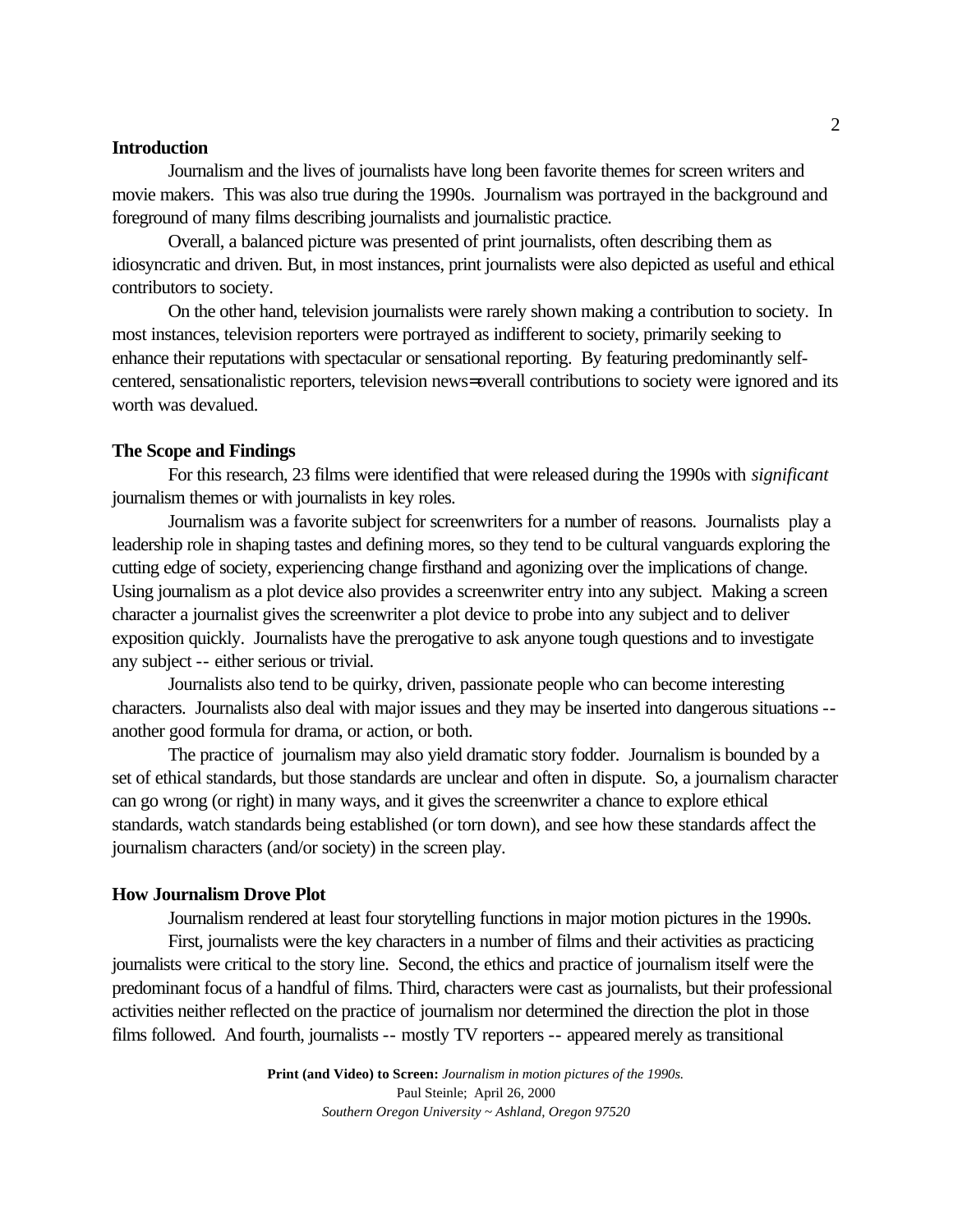devices advancing the plot of many movies.

In researching this topic, 23 films in which journalists or journalism fulfilled the first three functions cited here were identified and studied.

A considerably more comprehensive list would have to be compiled to collect all the 1990s films that fulfilled the criteria for the fourth category. So that category is not addressed in this paper.

There are ten films from the first category -- where journalists and their activities as practicing journalists are critical to the story line:

| Film                                    | <b>Director</b>       | <b>Year released</b> |
|-----------------------------------------|-----------------------|----------------------|
| Die Hard 2                              | Renny Harlin          | 1990                 |
| A Show of Force                         | <b>Bruno Barreto</b>  | 1990                 |
| Year of the Gun                         | John Frankenheimer    | 1991                 |
| <b>Newsies</b>                          | Ken Ortega            | 1992                 |
| Straight Talk                           | <b>Barnet Kellman</b> | 1992                 |
| The Pelican Brief                       | Alan J. Pakula        | 1993                 |
| Midnight in the Garden of Good and Evil | <b>Clint Eastwood</b> | 1997                 |
| True Crime                              | <b>Clint Eastwood</b> | 1999                 |
| <b>Snow Falling on Cedars</b>           | <b>Scott Hicks</b>    | 1999                 |
| The Runaway Bride                       | Garry Marshall        | 1999                 |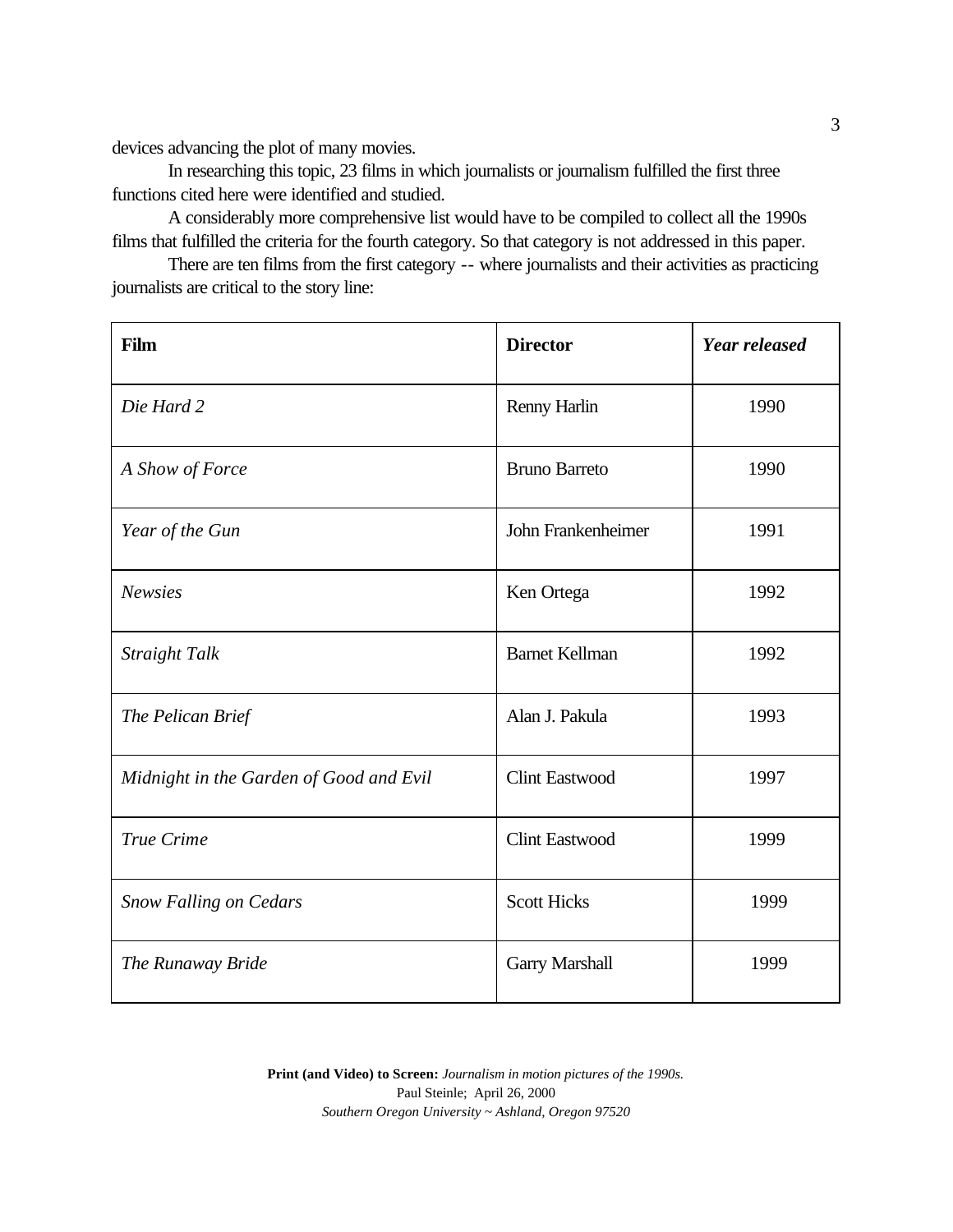| Film                  | <b>Director</b>       | Year released |
|-----------------------|-----------------------|---------------|
| Hero                  | <b>Stephen Frears</b> | 1992          |
| The Paper             | Ron Howard            | 1994          |
| Up Close and Personal | Jon Avnet             | 1996          |
| Mad City              | Costa-Gavras          | 1997          |
| Winchell              | Paul Mazursky         | 1998          |
| The Insider           | <b>Michael Mann</b>   | 1999          |

The study found six films from the second category -- where the practice of journalism is the central focus of the films:

This study identified nine widely distributed films from the third category -- where journalists were prominently featured, but their status as journalists was not really material to the outcome of the plot or the motivations of the key characters:

| <b>Films</b>                  | <b>Director</b>                 | <b>Year released</b> |
|-------------------------------|---------------------------------|----------------------|
| He Said, She Said             | Ken Kwapis and Marisa<br>Silver | 1991                 |
| The Other Woman               | Jag Mundhra                     | 1992                 |
| Universal Soldier             | <b>Roland Emmerich</b>          | 1992                 |
| Straight Talk                 | <b>Barnet Kellman</b>           | 1992                 |
| <b>Born Yesterday</b>         | Luis Mandoki                    | 1993                 |
| <i>I Love Trouble</i>         | <b>Charles Shyer</b>            | 1994                 |
| Ready to Wear (Pret-a-Porter) | Robert Altman                   | 1994                 |
| Celebrity                     | Woody Allen                     | 1998                 |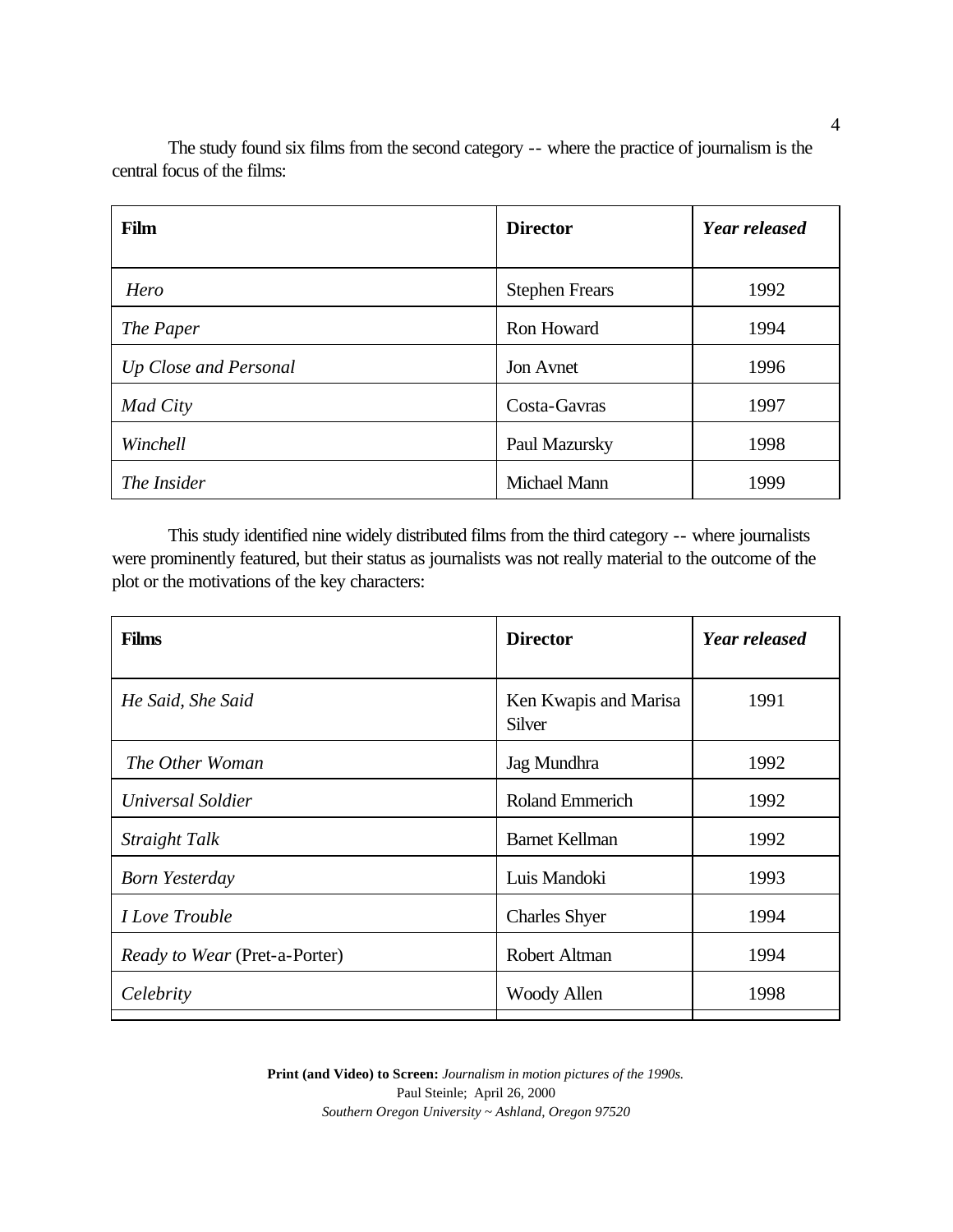| <b>Films</b>        | <b>Director</b> | <b>Year released</b> |
|---------------------|-----------------|----------------------|
| Message in a Bottle | Luis Mandoki    | 1999                 |
| Never Been Kissed   | Raja Gosnel     | 1999                 |

5

In order to analyze the portrayal of journalism in 1990s films, I split the films into two further subcategories: films about print journalists and those about TV journalists.

# **TV News is Trashed**

A Northeastern Airlines jet has been circling Dulles International Airport over Washington, D.C. for more than an hour, and it is running low on fuel. On board, Richard Thornberg (William Atherton), a television field reporter, ignores a AFasten Seat Belts@ sign, grabs a cabin phone and rushes into a restroom despite the anxious protests of a flight attendant. Given this scenario, a screenwriter defines the television journalist of the 1990s in a single word.

AMoron, e says the flight attendant, after Thornberg locks himself in.

ANetwork, here I come . . . .@ mutters the career-fixated Thornberg, after barricading himself in the john.

This sublimely self-centered reporter is waiting to report on a desperate situation in *Die Hard 2* (1990). Half-a-dozen airplanes are circling in a snowstorm after terrorists have seized control of Dulles Airport. Thornberg=s report will ignite panic and, in the screenwriter=s view, his action is likely to propel his career.

> >. . .The likelihood of a full scale and deadly battle is dangerously close . . . ,= says Thornberg. >The horrifying fact is that no one is safe, whether in the planes above Dulles or in the terminal below. . . . A holiday season of peace and love has turned into a nightmare. . . . At least the truth is not held hostage because, I, Richard Thornberg, just happen to be here to put his [sic] life on the line for humanity and for country. . . .=

 Thornberg was making his second screen appearance as the reporter-Hollywood-loves-tohate. In *Die Hard* (1988), he threatened to bring down the Immigration and Naturalization Service on a frightened Mexican-American housekeeper in order to interview two kindergarten-aged children in her care.

Television news reporters have appeared as a transitional and atmospheric device in films as early as 1968 (*The Boston Strangler)*, but each year the portrayal has become less polite, darker and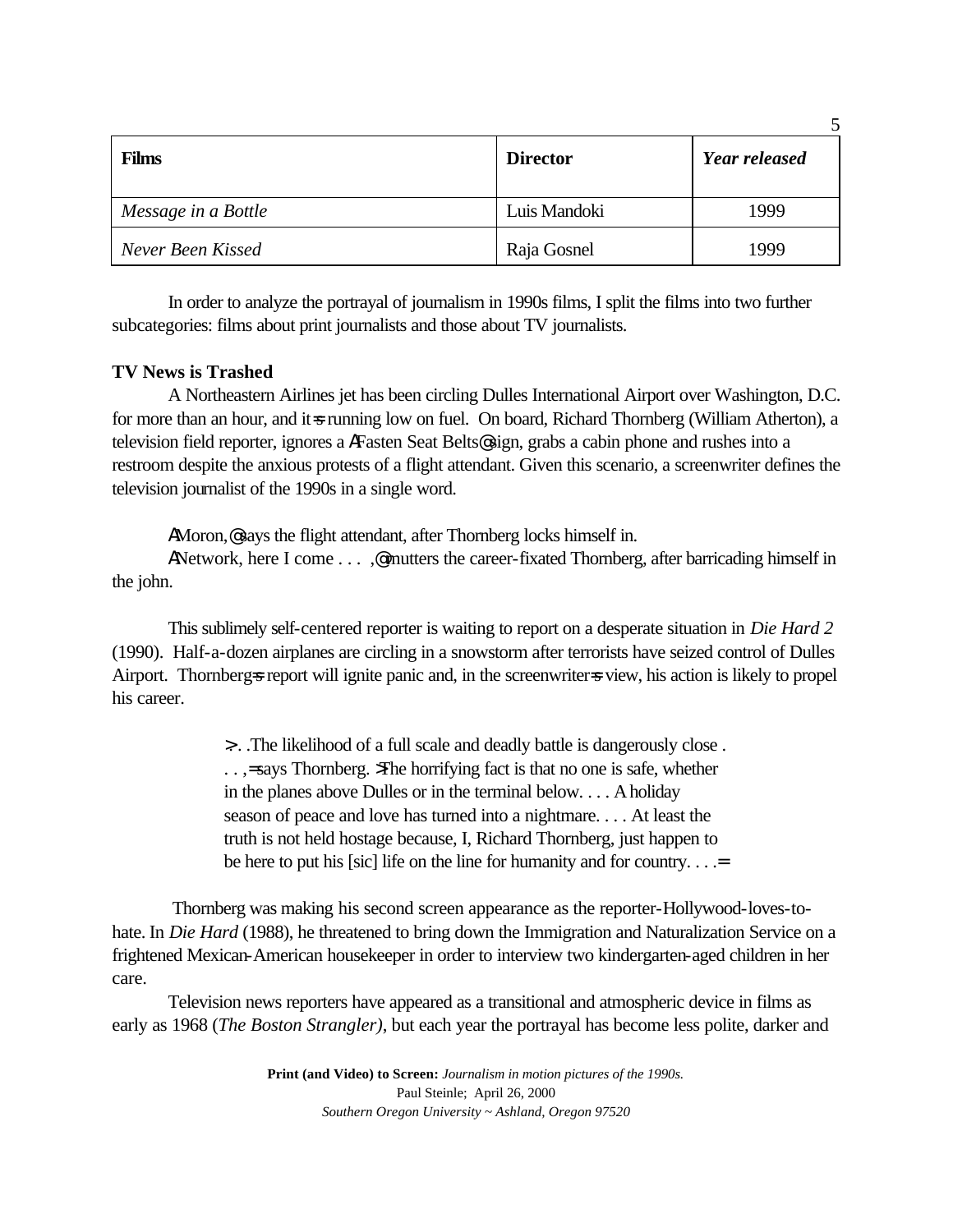more intrusive.

Richard Thornberg=s characterization reflects the kind of portrayal TV news reporters could expect in the 1990s. Thornberg=s persona -- the unethical, career-driven, insensitive, and manipulative TV reporter -- is reflected among the news media posses who hound their victims like Keystone Cops with video cameras. In dozens of 1990s films, mobs of relentlessly insensitive TV reporters rush around like a gaggle of geese feeding on turmoil and tragedy.

In at least two other major films in the 1990s the behind-the-scenes practices of TV journalism also come to the foreground to play a dark role.

#### **The Really Bad Guys**

*Hero* is a satirical morality play with an ironic title performed against the backdrop of a local TV news organization in which Chevy Chase is cast in a supporting role as a wise-guy TV news director. TV reporter Gayle Gayley (Geena Davis), who travels to another city to accept a reporting award, is summed up by her news director as a driven professional. AThey are all alike, the good ones, A says Chase about Gayley. AThey are junkies for the story.@

Television journalists are also ghouls, says the screenwriter.

After Gayleys flight home crashes, her cameraman is dispatched to videotape the accident. Framed against the burning plane, the cameraman demonstrates complete disregard for Gayley and her co-passengers. AMajor awards. Major awards,@ he happily mumbles while filming the inferno.

Fortunately, Gayley has been dragged from the plane before the fire erupts, but the face of television journalism has been clearly documented. Its practitioners are narcissistic, consumed by craft, motivated only by competition and awards, and insensitive to the victims whose stories they are merchandising.

In the final scene of *Hero*, a key character tries to inject some sanity. AThis is not a news story,@ he says. AThis is real life.@ But only he and the audience are listening.

#### **America=s Most-trusted Gets Revenge**

Costa-Gavras= *Mad City* (1997) is an even more damning indictment of television news.

Max Brackett (Dustin Hoffman) is a ballsy TV reporter who has been demoted to a smaller market newsroom after a confrontation with a network superstar. Brackett goes further astray when he manipulates a personal tragedy to pump up his career. He happens upon the takeover of a local museum by a recently fired guard, Sam Bailey (John Travolta). Despite the fact that Bailey is holding a dozen children hostage, Brackett counsels the guard to extend the takeover and appeal to the public directly by going on television. Bailey is simple-minded enough to go along with this plan which ultimately leads to tragedy.

Brackett=s motives are clear.

AHow do I know you re coming back?@ asks Bailey, after Brackett makes an appeal to go outside and talk to the authorities.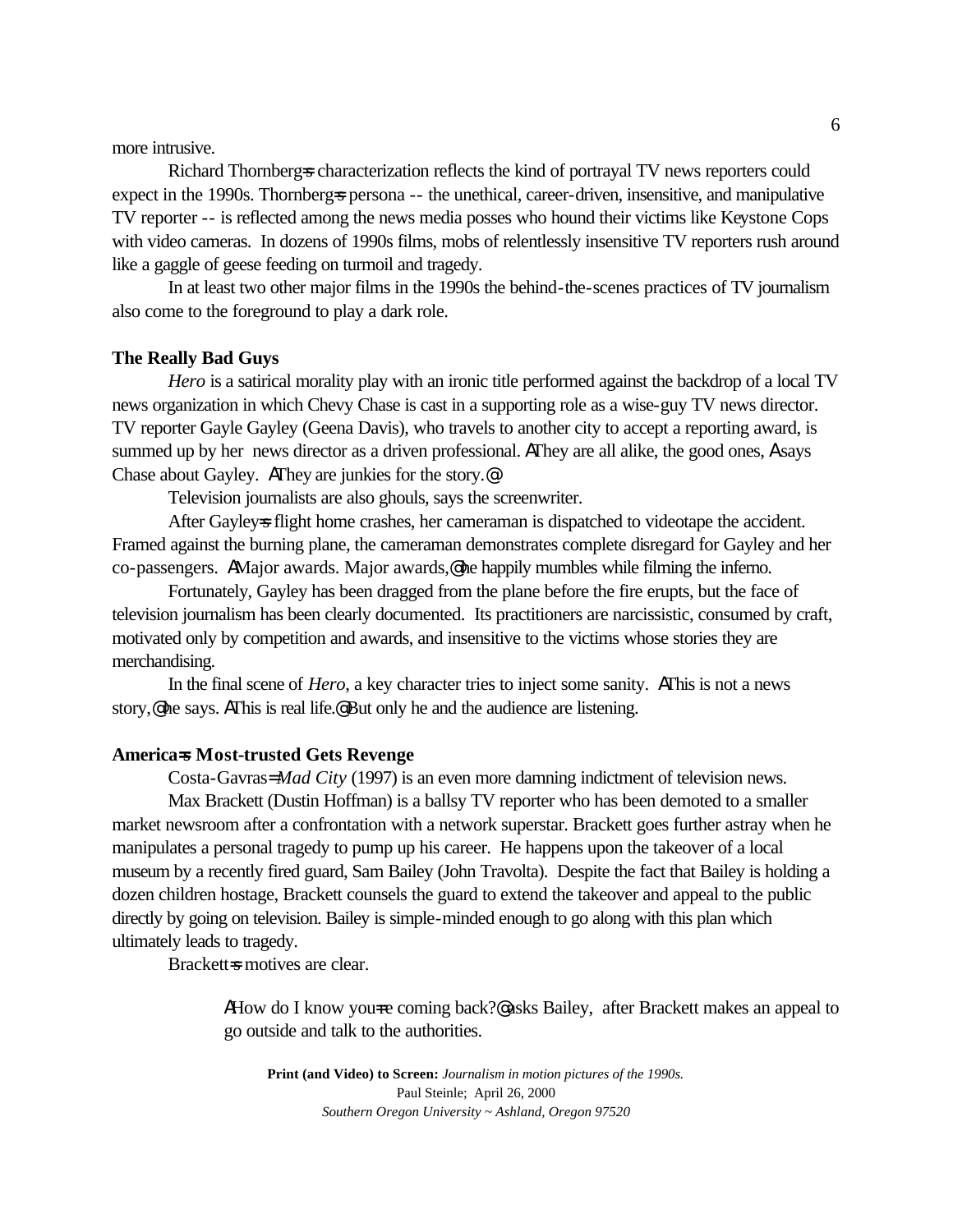ABecause you re the best show in town,  $\mathcal{Q}$  says Brackett.

The further irony in *Mad City* is that Brackett is trumped by an even more cynical, manipulative television anchor man, Kevin Hoffman (Alan Alda).

AI think (Bailey) will talk to me,@ Kevin tells a colleague. AI=m the man Americans trust.@

Subsequently, when Brackett won tcooperate with him, Kevin Hoffman discredits Brackett and Bailey by distorting several interviews in the editing suite.

In *Mad City=s* concluding scene, an intern, who has been pumped up by anchorman Hoffman to become an on-air reporter in the short span of this brief news event, sees Bailey die in an explosion. On the air she blurts out, AHe=s (Bailey) confetti!@

Innocence has been coopted by the allure of television news.

#### **The Good Guys**

In only three films, two notable and one not widely seen, are TV journalists portrayed slightly more positively in the 1990s.

In an obscure but intriguing Bruno Barretto film about radical unrest and government suppression in Puerto Rico, *A Show of Force* (1990), a local TV reporter (Amy Irving) is persistent and helps unravel a deceitful government plot.

Irving=s character exhibits courage and common sense, and she conspires to entrap a renegade FBI agent (Kevin Spacey) by getting him to confess on live television. But, since she had inadvertently led police to a suspect whom they killed, her character is motivated more by guilt than persistence and more facilitated by serendipity than journalistic craft.

# **When Sally Meets Tally**

In *Up Close and Personal* (1996) the heroine, Tally Atwater (Michelle Pfeiffer) is a star-struck ingénue develops under the tutelage of former network correspondent Warren Justice (Robert Redford). Justice changes her professional name from Sally to Tally after he is impressed by her on-air appearance. AShe eats the lens.  $\mathcal{L}$  says Justice with preposterously grave admiration.

Her motives are throughly show-biz rather than news-biz at the start of the film. AI just want to be a star, **@** she intones sincerely on her resume tape. But in the movies final scene the screen writers (Joan Didion and John Gregory Dunne) want us to believe Tally=s journalistic credentials can now be stamped valid.

Why are we in the news business, she asks rhetorically in a solemn speech to her awe-struck colleagues? AI=m only here for one reason,@says Atwater, Ato tell the STORY....@

That sounds like a revelation for Atwater, but there is no hard evidence in the film that she has any notion how these Astories@ she now seeks to tell might be gathered and verified, if they are not dumped into her lap.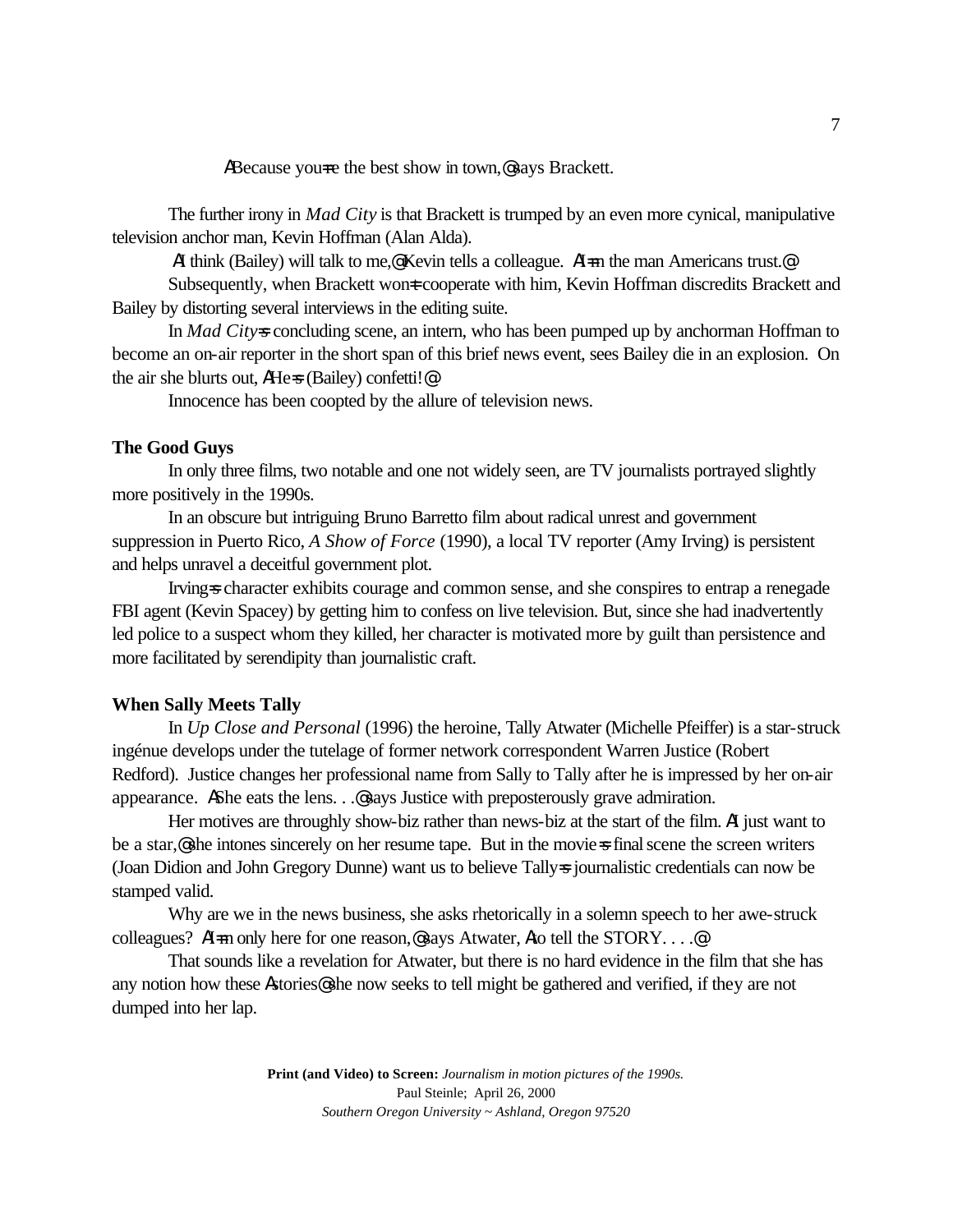## **Greed Trumps Self-Promotion**

Only in Michael Mann=s Academy Award-nominated film, *The Insider* (1999), do we encounter an authentic, multidimensional television journalist with any palpably redeeming virtues.

Lowell Bergman (Al Pacino) is a film character modeled on a former, real-life CBS= *60- Minutes* field producer. Bergman is elevated on the screen when he faces off against greed, a more insidious character flaw than naivete or remorseless self-promotion.

AWhat are you -- a businessman or a newsman?@ Bergman barks at a Don Hewitt-like character (Philip Hall Baker) who seems to be more concerned with CBS=s corporate interests than the public=s interest.

Unfortunately, the actual sequence of events surrounding CBS News= decision to withhold the broadcast of an insider interview, condemning the Brown and Williamson tobacco company, have been altered in the film (Osbourne, *Brill=s Content*). But the screenplay vividly dramatizes the dilemma a publicly-held news organization like CBS News faces when confronting a litigious corporate giant like BMW.

Bergman is arrogant and manipulative, but also professional and persistent. And he is driven by the worthy goal of delivering the deadly truth about nicotine dependency to the public.

#### **The Linear Media**

Reporters with pads and pencils received a gentler treatment on the screen in the 1990s than that given to TV reporters.

In those films that took print journalism seriously and in which journalism was important to the plot, print journalists generally were depicted as serious professionals. They were often hard-boiled and skeptical, but more likely to adhere to ethical standards and pursue a quest for truth-telling than their video counterparts.

Chronologically, the first 1990s film in this category is John Frankenheimer=s little seen *Year of the Gun* (1991).

David Raybourne (Andrew McCarthy) is a reporter for an English-language Rome newspaper, *American News,* who is writing a fictional account of the 1970s Red Brigade rampage through Italy. The story heats up when Raybourne conjures up a scene in his manuscript in which the Italian prime minister is kidnaped. Coincidentally, the Red Brigade has just such a scheme in the works and they come after Raybourne when they discover what he has written.

The most illuminating (and intimidating) journalism character in the film is Alison King (Sharon Stone), a big-time news photographer who has convinced herself she can find refuge behind her camera in the midst of mortal danger.

> >The first time I put my life on the line to get a picture was in Saigon,= King tells Raybourne. I saw him throw the bomb and in a millisecond I decided to stand my ground. So when the bomb went off the camera was to my eye and I caught the explosion in stop frames.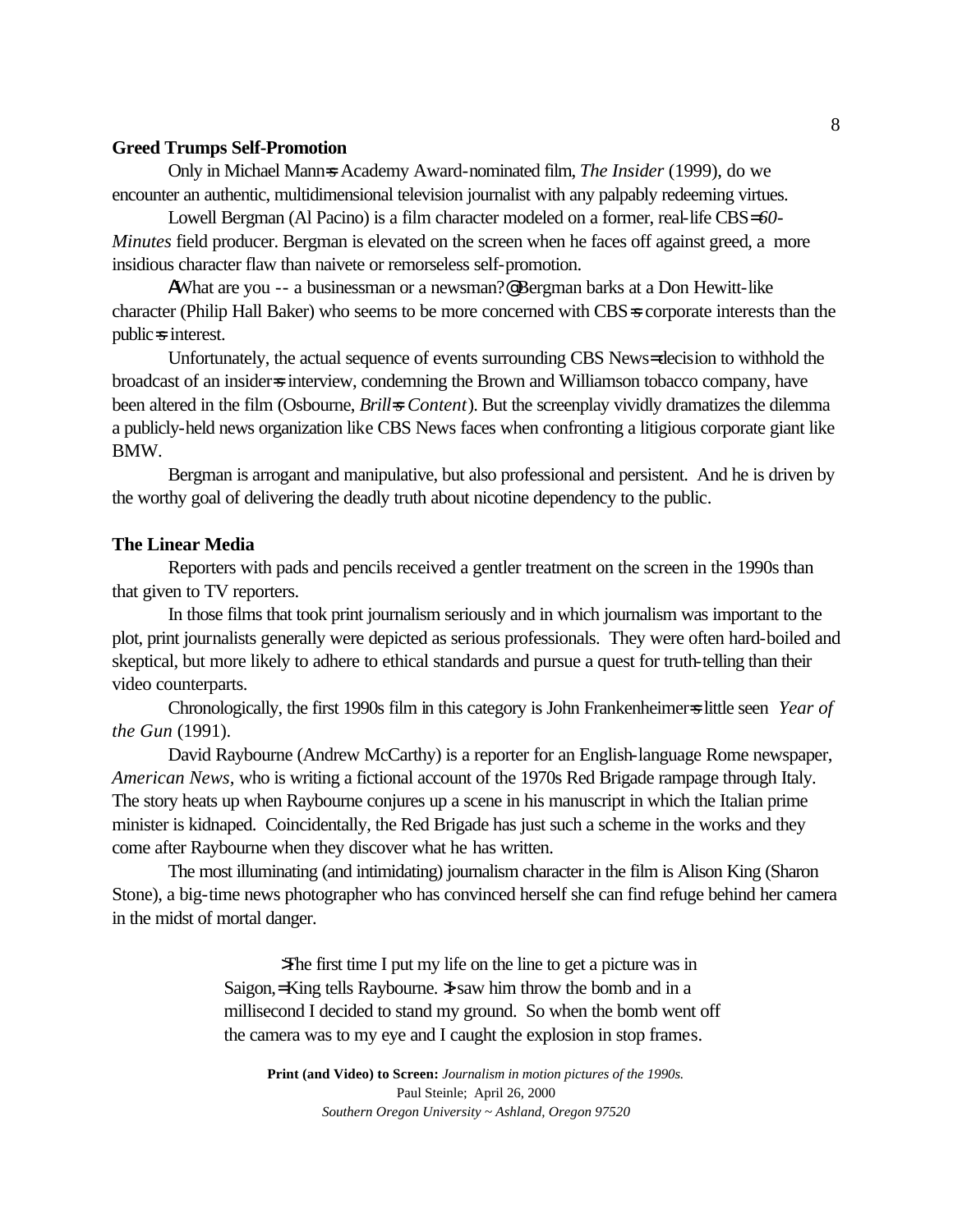>One minute the crowd was sitting there having their morning croissants and coffee. The next minute everything was airborne. Chairs. Tables. Arms. Legs.

>Then it was all over, and I was still standing. Still shooting.

>I deliberately snapped a few photos to steady myself before I waded into the gore and finished the roll. . . . A lot of people are repelled at what I do. But I want them to look at my pictures to see what I=ve seen, feel what I=ve felt. To be witnesses.

>My job is to bring back the bad news and keep the body count.=

King is an action-driven photographer, hooked on danger, who delivers unforgettable news pictures. King is more driven than Osbourne, and her determination to read his private manuscript and her inability to keep her mouth shut after she does, gets King and Osbourne kidnaped and nearly assassinated.

In *Year of the Gun* the audience learns about the danger inherent in documenting a revolution, but may be shocked by the recklessness behavior needed to get that job done.

#### **The Strait-laced Reporter**

In *The Pelican Brief* (1993), reporter Greg Grantham (Denzel Washington) is a much more sober and conservative reporter. Grantham is a preppie, buttoned-down, Bob Woodward-style investigative journalist. Granthams main character trait is respectability and his main asset is his position on the staff of the capital is leading newspaper.

Grantham is so upstanding and trustworthy, people hand him great stories. His sources range from a Supreme Court justice to a White House custodian. When a young law student, Darby Jones (Julia Roberts), calls with a tip about a conspiracy she claims has led to the assassination of Grantham=s Supreme Court source and a second justice, Grantham risks his skin to save Darby and helps her nail the bad guys.

Grantham treats his sources with respect and it pays off. AI promise I will protect you as a confidential source. . . ,  $\circledast$  he tells a lawyer, and that lawyer=s subsequent revelations confirm the assassination plot. Grantham dresses conservatively, lives up to his promises, and is awarded with great tips and insider information.

# **Getting AWood@**

*The Paper* (1994) focuses on one day in the life of a New York City tabloid, *The Sun*. The quirky characters in *The Paper* are believable newspaper folks -- idiosyncratic and gossipy with screwed-up personal lives. They love their jobs and they re hungry for Awood  $\epsilon$ -- the tabloid jargon for blockbuster headlines.

The senior editor, Bernie White (Robert Duval), is in denial about his health -- he chain-smokes,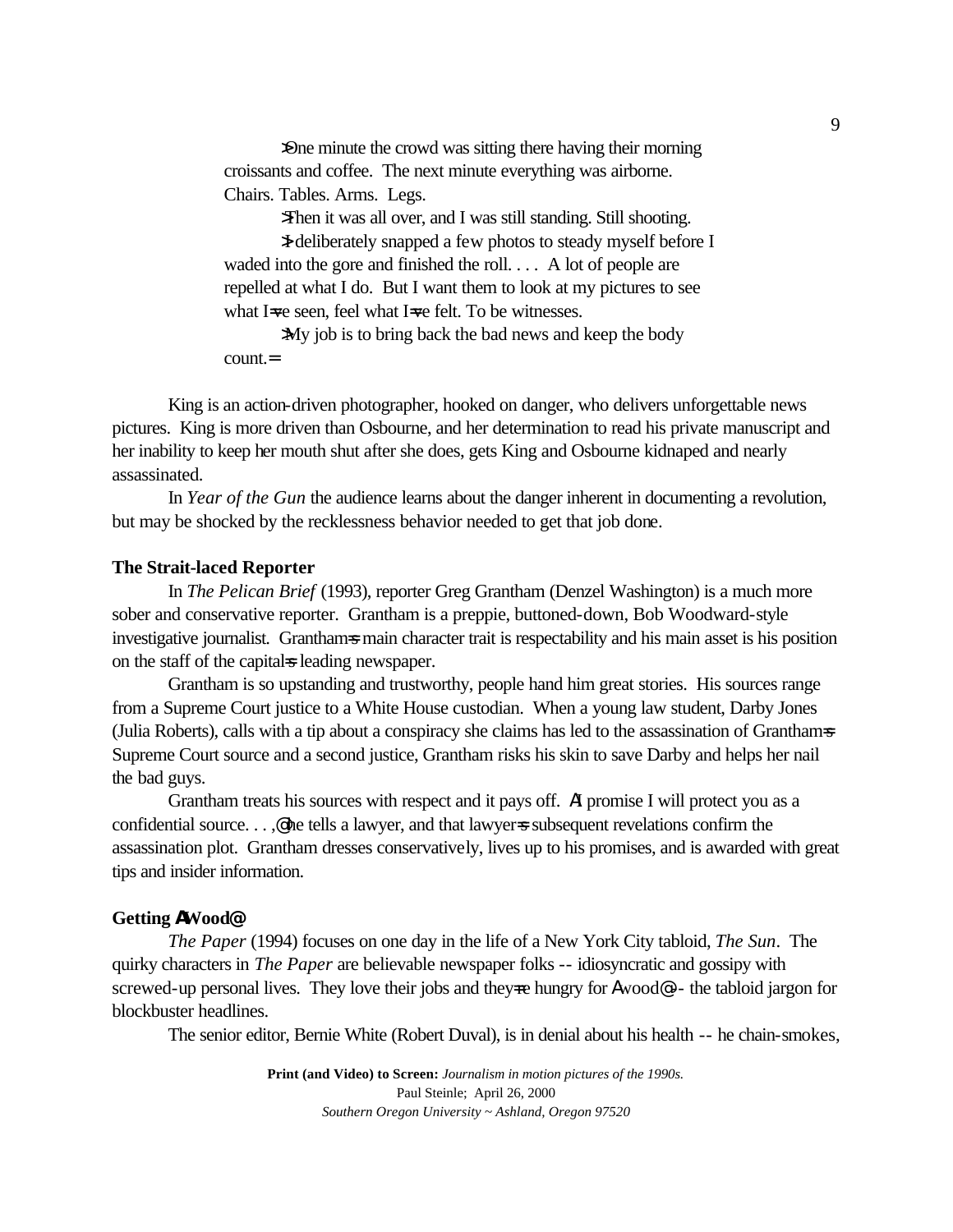ignoring a hacking cough, despite a cancer diagnosis -- and he has sacrificed his family life to his profession.

The managing editor, Alicia Clark (Glen Close), is a masthead-climber obsessed by status -- a higher salary, a loftier title and a job at New York=s most prestigious newspaper -- *The Sentinel* (Their motto: AAll the news in the world.@).

And the city editor, Henry Hackett (Michael Keaton), is a warmhearted guy who loves his feisty tabloid and tosses away an opportunity for a nine-to-five job with a better salary at *The Sentinel.*  He falls on his own sword when he sneaks a look at his competitor=s notes during a job interview in order to crack open a big lead for *The Sun* (The *Sun*=s motto: AIt shines for all.<sup>@</sup>).

At a 3:00 p.m. story meeting, the editors act like a dysfunctional family when they try to decide whether to run Awood@ (AGotcha!@) on a story about two young black men who may be falsely charged with murder, or to pursue another angle which may vindicate them.

> >We taint them today,= says Clark. >We make >em look good on Saturday. Everybody = happy... (laughter).

>This is a story that can alter the public=s perception of two teenagers who might be innocent and, as a weekend bonus, ignite another race war. How about that?= says Hackett.

>. . .That=s not what this is all about,= says Clark. >We got our ass kicked yesterday, so you want to beat everyone today. That s all.

>Yeah. I do, = says Hackett. >You don =? =

>Give me a break,= says Clark.

>Fuck it, then,= says Hackett. >Let=s not beat anybody. Let=s not beat anybody all week. What da= ya= say, let=s not beat anybody until October. Fuck it. Let-s not beat anybody again for the rest of our lives.=

>So, what do you want to run?= says senior editor White.

>They didn=t do it? = says Hackett, tentatively.

 $\rightarrow$ You don  $\pm$  have that, = says Clark.  $\rightarrow$ You don  $\pm$  have close to that.= Hackett starts to protest again.

Hey, = says White, cutting in. >You don t have it. You know it. You wanna= run the story? You=ve got five hours until eight o=clock. Go, get the story. Hey, do your job. Do your job. But dont take a position because it  $\equiv$  the opposite of what she says. It  $\equiv$  like watching a bunch of sixth-graders for Christ sake.=

Despite the bickering, at the end of the day, they all conspire, in their own fashion, to make the right ethical decision to protect the reputation of the two black teenagers who are falsely accused of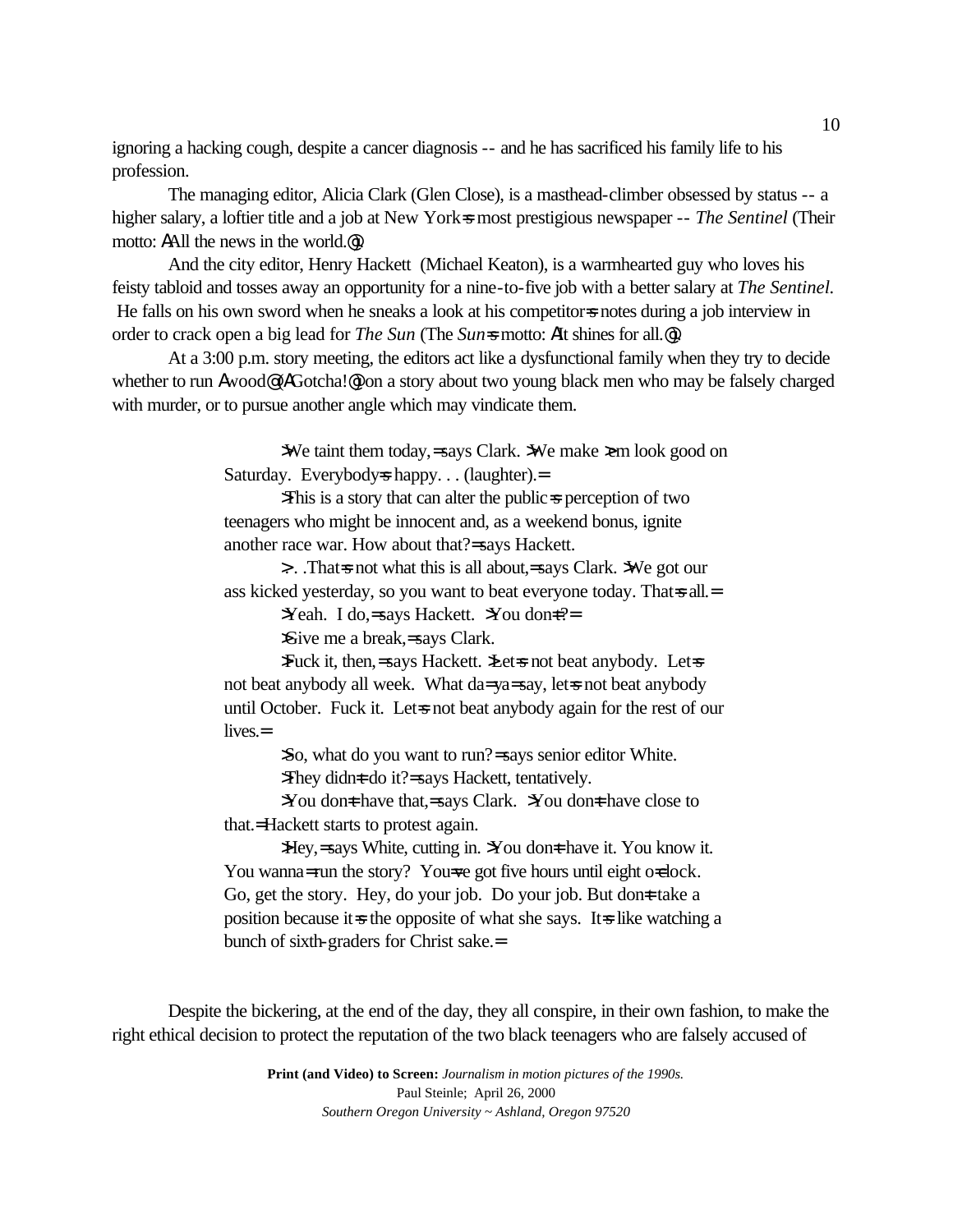### murder.

*The Paper* says that newspaper people are goofy and feisty, but their journalistic code of ethics can supersede those flaws.

## **Just Say No**

In Clint Eastwood=s *Midnight in the Garden of Good and Evil*, John Kelso (John Cusack) is a freelance writer for *Town and Country* Magazine. His role as a journalist is important to the story because it gives him entry into a bizarre cast of characters who inhabit this slice-of- decadent-southernlife story. However, there is one heavy duty journalism scene where he is pressured to sign a pre-story agreement allowing the subject of his story a final edit of the piece. He refuses, and a victory for journalistic autonomy is rung up in a major motion picture.

#### **Check Your Facts**

Surprisingly, a valid breech of journalism ethics provides a major plot point in the frothy *Runaway Bride* (1999). Ike Graham (Richard Gere) a columnist at *USA Today* is fired after he writes a column about Maggie Carpenter (Julia Roberts). He wrote she abandoned grooms at the altar *seven* times when in fact she only did *three* times. So he is fired for writing a story without checking his facts.

## **An Issues Piece**

In *True Crime* (1999), Steve Everett (Clint Eastwood), a hard-drinking, womanizing reporter with the *Oakland Tribune,* follows his nose for news and uncovers information which delays the midnight execution of Frank Beachum (Isaiah Washington), a falsely accused man. *True Crime* is a testosterone-charged story in which Everett starts an affair with his managing editor-s wife and engages in locker-room-language debates with his executive editor, Alan Mann (James Woods.)

The screenwriter cuts through the facade that modern journalism erects to justify some of its more sensational coverage in Mann=s cynical, no-nonsense exchange with his managing editor, Bob Findley (Denis Leary). After Findley claims the newspaper=s coverage of the condemned man=s execution constitutes an Aissues piece,@ the writer skewers this pretense:

>. . .Well, dog my cats,= says Mann.

> It=s capital punishment, Alan,= says Findley. >We are putting a man to death tonight. We are killing a human being.=

>Well, stop the presses. Bob, by the way, that Amy whats-hername -- the pregnant broad old Frank shot in the throat -- was she a human being, huh? Is that part of the issue?=

AYeah. That is part of the issue.=

>Bob, let me tell you . . . (Mann is opening a package of vendor food). Crumb cake?=

 $NO =$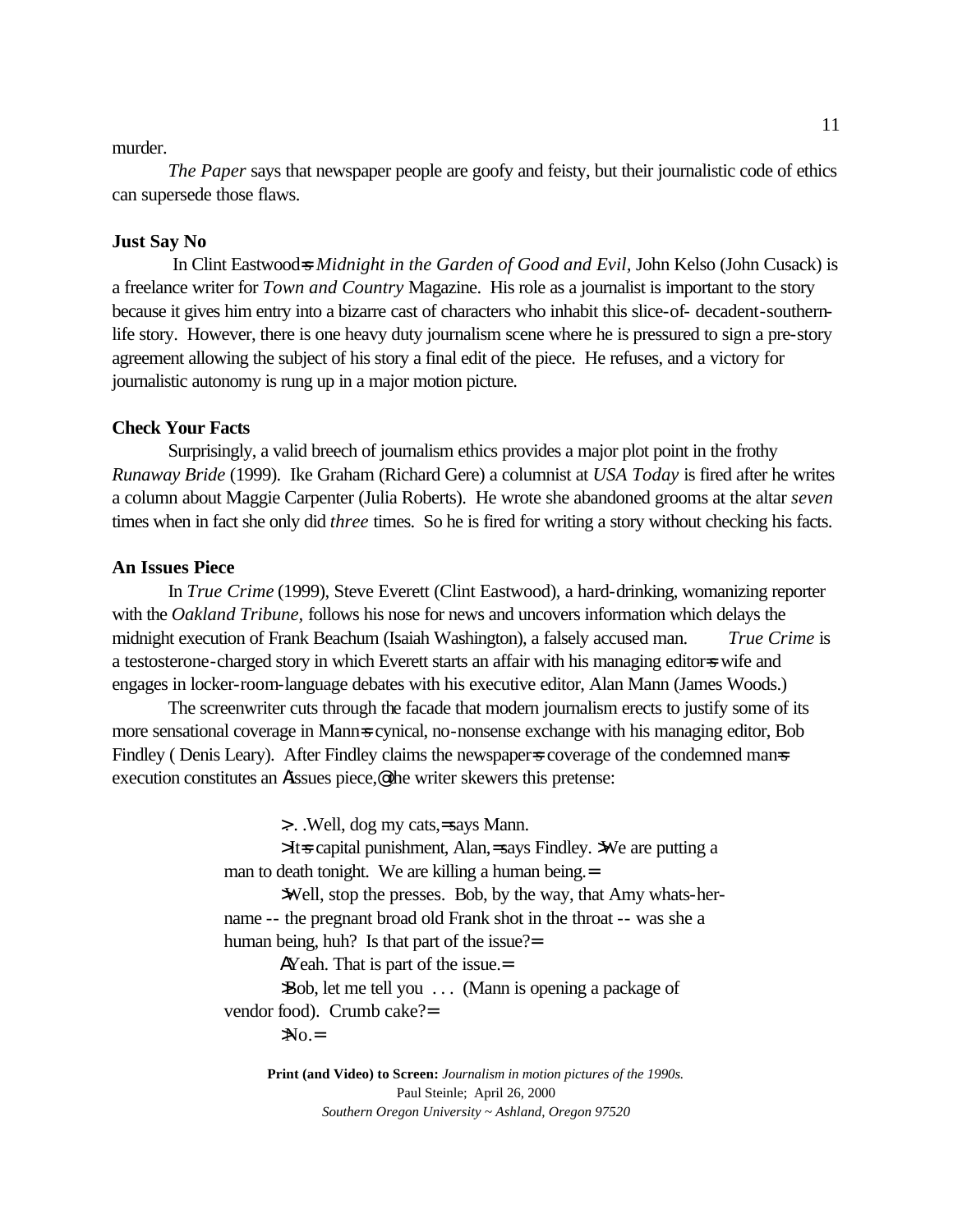>Issues are the shit that we make up to give ourselves an excuse to run good stories, okay? Judge grabs a female attorneys tits -- the sex discrimination i..s..s..u..e. Nine-year-old boy blows away his brother with an Uzi -- that is the child violence issue. People wanna= read about sex organs and blood. We make up issues, so they done have to feel too nasty about it. Got it?=

#### **Journalism is Making Choices**

The final motion picture of the 1990s in which journalism plays a key role is *Snow Falling on Cedars* (1999) The central character is Ishmael Chambers (Ethan Hawke) a young man who has inherited a newspaper in a small San Juan Islands community in coastal northwest Washington from his father, Arthur (Sam Shepard). Ishmael has learned journalism growing up at his father=s side. AJournalism is facts,@ says Ishmael.

> A But which facts?@ says his father. AYou can  $\pm$  print them all. Journalism is making choices -- cutting out what is not important.<sup>@</sup>

The senior Chambers is also an ethical icon in his community. He criticizes the U.S. government=s decision to intern Japanese-Americans during WWII and it costs him readers and advertisers. And, at Arthur=s funeral, the Japanese-American community honors the editor and sets a high standard for his son.

A Your father was a man of great fairness and compassion, Ishmael,@ says one elder Japanese-American man at the cemetery. AWe know that you will follow in his footsteps and honor his legacy.@

But Ishmael has been twice wounded -- severely. He lost the love of a young Japanese-American girl who was his high school classmate and he lost part of his left arm to Japanese bullets during the invasion of a South Pacific island.

When he discovers documents that may vindicate the Japanese-American man who has married his former sweetheart -- a man charged with murder -- he has to work through his old despair before he delivers the documentation to the authorities.

Despite his equivocation he tells an attorney his decision was inevitable. AI had to (reveal the information),@ he tells the lawyer. AI had no choice.@

Ishmaels dialogue rings true. We have witnessed the development of his ethical compass and his actions are motivated. For saving this man, he also receives the kindest praise given to any journalist in a 1990s film. Outside the courthouse, his former sweetheart embraces him and says to him, tearfully, AI am so grateful for your gentle heart.@

At the end of the decade, print journalism=s connection to humanity is reaffirmed.

#### **Summary**

This analysis of the motion pictures of the 1990s which dwell on journalism or journalists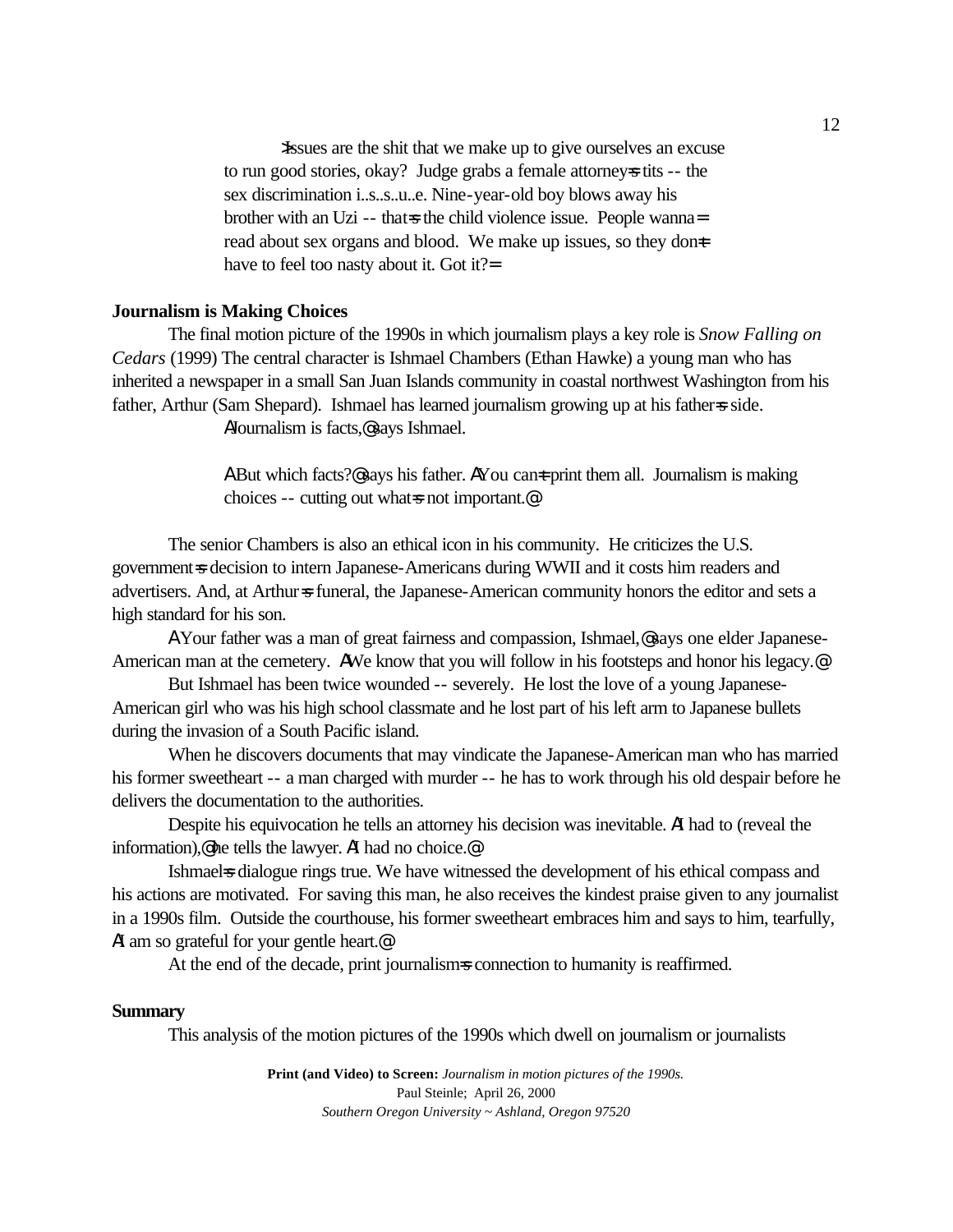indicates that, on balance, television journalists are more often a target for criticism and scorn than their print counterparts.

This phenomenon is based on two primary factors. First, the weaknesses of multidimensional television journalism are more exposed to critical comment than are the weaknesses of print journalism where a series of editing safeguards protect reporters.

Second, there is a predisposition to denigrate TV reporting by screen writers who themselves are more closely aligned with the linear print culture.

## **TV=s Weaknesses are Exposed**

The weaknesses are more apparent in television journalism because when TV news presents poorly conceived, poorly researched, poorly verified, poorly written, and poorly presented reporting - the viewer can teasily skip over the bad in search of the good. Since the stories are presented serially, we must confront the bad waiting for the good. In a newspaper the reader can skip the bad and search for the good. In television that is not possible.

In television news the audience may also be predisposed to dislike the messenger because the viewers can see the reporters asking tough or insensitive questions; we rarely see print reporters ask those same controversial questions and therefore print journalists dont bear the prejudices of those practices.

Television news has also made a dubious tactical decision to emphasize live reporting. TV news= Alive@ format -- which has become the predominant format for local news reporting in the 1990s - - is particularly vulnerable to the dissemination of ill-informed stories that may be highly speculative and even inflammatory. Live reporting can serve the medium well in breaking news situations -- like floods or rescues -- but the rush to report when there is little known also tends to devalue the medium.

Finally, screen writers are generally not exposed to the best local TV news. Screen writers tend to live in New York City and Los Angeles where local TV news reporters and anchors tend to be selected primarily for their photogenic appearance or their audacity and where the news has a tradition of being celebrity-focused rather than community-focused. They done see TV news in many second-tier cities where more thorough, enterprise reporting shows up more often on the news.

## **The Nature of TV News is Suspect**

Finally, the linear print culture does not trust the multidimensional, television presentation culture. The print culture believes that the act of *presenting* the news distorts it and distorts the

judgment of the people who present it. Consequently, the print culture belittles the presentation culture. Television news inherently includes all the aspects of presentation -- a person speaking directly

to an audience -- as an integral element of its delivery of the news. As a result, TV reporters are to some degree evaluated by their facial features, their haircuts and their tone of voice in addition to the substance of their reports.

Some TV reporters/anchors invest too much energy in their presentation to the detriment of their reporting. But, at the same time, print journalists, commentators and screenwriters have focused